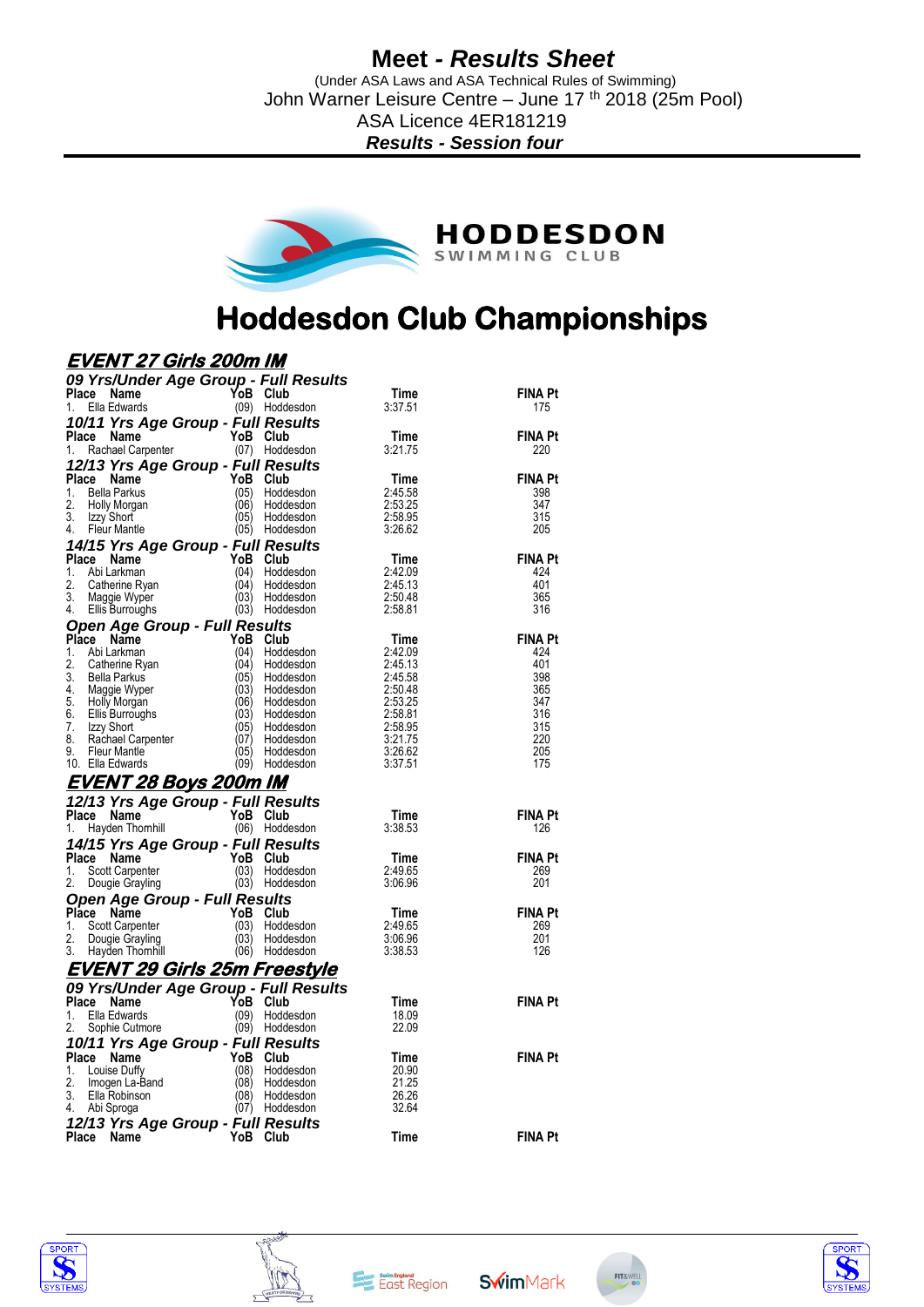(Under ASA Laws and ASA Technical Rules of Swimming) John Warner Leisure Centre – June 17 th 2018 (25m Pool)

### ASA Licence 4ER181219

#### *Results - Session four*

|             | <b>Open Age Group - Full Results</b>                                                  |                  |                             |           |                      |                 |
|-------------|---------------------------------------------------------------------------------------|------------------|-----------------------------|-----------|----------------------|-----------------|
| Place<br>1. | Name<br>Ella Edwards                                                                  | YoB Club<br>(09) | Hoddesdon                   |           | Time<br>18.09        | FINA Pt         |
| 2.          | Lucy Keen                                                                             | (05)             | Hoddesdon                   |           | 19.55                |                 |
| 3.          | Louise Duffy                                                                          | (08)             | Hoddesdon                   |           | 20.90                |                 |
| 4.<br>5.    | Imogen La-Band<br>Sophie Cutmore                                                      | (08)<br>(09)     | Hoddesdon<br>Hoddesdon      |           | 21.25<br>22.09       |                 |
| 6.          | Ella Robinson                                                                         | (08)             | Hoddesdon                   |           | 26.26                |                 |
| 7.          | Abi Sproga                                                                            | (07)             | Hoddesdon                   |           | 32.64                |                 |
|             | <u>EVENT 30 Boys 25m Freestyle</u>                                                    |                  |                             |           |                      |                 |
|             | 09 Yrs/Under Age Group - Full Results                                                 |                  |                             |           |                      |                 |
| Place<br>1. | Name                                                                                  | YoB<br>(09)      | Club                        | Cat       | Time<br>17.83        | <b>FINA Pt</b>  |
| 2.          | Maxwell Hozier<br>Daniel Warburton                                                    | (09)             | Hoddesdon<br>Hoddesdon      |           | 26.38                |                 |
|             | 10/11 Yrs Age Group - Full Results                                                    |                  |                             |           |                      |                 |
|             | Place Name                                                                            | YoB              | Club                        | Cat       | Time                 | <b>FINA Pt</b>  |
| 1.          | Zac Stacey                                                                            | (07)             | Hoddesdon                   |           | 17.09                |                 |
| 2.<br>3.    | Alfie Whitman<br>Leo Mantle                                                           | (08)<br>(08)     | Hoddesdon<br>Hoddesdon      |           | 20.71<br>21.31       |                 |
| 4.          | <b>William Clarke</b>                                                                 | (07)             | Hoddesdon                   |           | 21.77                |                 |
| 5.          | Zachary Lavache                                                                       |                  | (08) Hoddesdon              |           | 1:07.87              |                 |
|             | 12/13 Yrs Age Group - Full Results                                                    |                  |                             |           |                      |                 |
| 1.          | Place Name<br>Samuel Carter                                                           | YoB<br>(06)      | Club<br>Hoddesdon           | Cat<br>10 | Time<br>21.87        | <b>FINA Pt</b>  |
|             | Oliver Shaw                                                                           | (06)             | Hoddesdon                   |           | DNC                  |                 |
|             | <b>Open Age Group - Full Results</b>                                                  |                  |                             |           |                      |                 |
|             | Place Name                                                                            | YoB              | <b>Club</b>                 | Cat       | Time                 | <b>FINA Pt</b>  |
| 1.<br>2.    | Zac Stacey<br>Maxwell Hozier                                                          | (07)<br>(09)     | Hoddesdon<br>Hoddesdon      |           | 17.09<br>17.83       |                 |
| 3.          | Alfie Whitman                                                                         | (08)             | Hoddesdon                   |           | 20.71                |                 |
| 4.          | Leo Mantle                                                                            | (08)             | Hoddesdon                   |           | 21.31                |                 |
| 5.<br>6.    | William Clarke<br>Samuel Carter                                                       | (07)<br>(06)     | Hoddesdon<br>Hoddesdon      | 10        | 21.77<br>21.87       |                 |
| 7.          | Daniel Warburton                                                                      | (09)             | Hoddesdon                   |           | 26.38                |                 |
| 8.          | Zachary Lavache                                                                       | (08)             | Hoddesdon                   |           | 1:07.87              |                 |
|             | Oliver Shaw<br><b>Combined Result - Multi-Disability by British Disability Points</b> | (06)             | Hoddesdon                   |           | <b>DNC</b>           |                 |
|             |                                                                                       |                  |                             |           |                      |                 |
|             |                                                                                       |                  |                             |           |                      |                 |
| Place<br>1. | Name<br>Samuel Carter                                                                 | YoB Club         | (06) Hoddesdon              | Cat<br>10 | Time<br>21.87        | <b>BDPoints</b> |
|             | <u>EVENT 31 Girls 100m Backstroke</u>                                                 |                  |                             |           |                      |                 |
|             | 10/11 Yrs Age Group - Full Results                                                    |                  |                             |           |                      |                 |
| Place       | Name                                                                                  | YoB              | Club                        |           | Time                 | <b>FINA Pt</b>  |
| 1.          | Rosie Ahmed                                                                           | (08)             | Hoddesdon                   |           | 1:50.19              | 124             |
| 2.          | <b>Millicent Walker</b><br>Sophia Gruselle                                            | (07)             | Hoddesdon<br>(07) Hoddesdon |           | 1:52.81<br>DQ 6.4    | 116             |
|             | 12/13 Yrs Age Group - Full Results                                                    |                  |                             |           |                      |                 |
| Place       | Name                                                                                  | YoB              | Club                        |           | Time                 | <b>FINA Pt</b>  |
| 1.          | Bella Parkus                                                                          | (05)             | Hoddesdon                   |           | 1:19.10              | 336             |
| 2.<br>3.    | Holly Morgan<br>Molly Hagan                                                           | (06)<br>(06)     | Hoddesdon<br>Hoddesdon      |           | 1:22.46<br>1:24.73   | 297<br>273      |
| 4.          | Izzy Short                                                                            | (05)             | Hoddesdon                   |           | 1:26.26              | 259             |
| 5.          | Lucy Keens                                                                            | (05)             | Hoddesdon                   |           | 1:32.17              | 212             |
| 6.<br>7.    | Diara Zeqiri<br>Charlotte Bacon                                                       | (06)<br>(06)     | Hoddesdon<br>Hoddesdon      |           | 1:40.44<br>1:45.08   | 164<br>143      |
| 8.          | Gabrielle D'Abreu-Whit                                                                | (06)             | Hoddesdon                   |           | 1:45.60              | 141             |
|             | <b>Molly Cobbold</b>                                                                  | (06)             | Hoddesdon                   |           | DNC                  |                 |
|             | 14/15 Yrs Age Group - Full Results                                                    |                  |                             |           |                      |                 |
| 1.          | Place Name<br>Lucy Hinks                                                              | YoB<br>(03)      | Club<br>Hoddesdon           |           | Time<br>1:15.50      | FINA Pt<br>387  |
|             | <b>Open Age Group - Full Results</b>                                                  |                  |                             |           |                      |                 |
|             | Place<br>Name                                                                         | YoB              | Club                        |           | Time                 | FINA Pt         |
| 1.<br>2.    | Lucy Hinks                                                                            | (03)<br>(05)     | Hoddesdon<br>Hoddesdon      |           | 1:15.50              | 387<br>336      |
| 3.          | <b>Bella Parkus</b><br>Holly Morgan                                                   | (06)             | Hoddesdon                   |           | 1:19.10<br>1:22.46   | 297             |
| 4.          | Molly Hagan                                                                           | (06)             | Hoddesdon                   |           | 1:24.73              | 273             |
| 5.          | Izzy Short                                                                            | (05)             | Hoddesdon                   |           | 1:26.26              | 259             |
| 6.<br>7.    | Lucy Keens<br>Diara Zegiri                                                            | (05)<br>(06)     | Hoddesdon<br>Hoddesdon      |           | 1:32.17<br>1:40.44   | 212<br>164      |
| 8.          | Charlotte Bacon                                                                       | (06)             | Hoddesdon                   |           | 1:45.08              | 143             |
| 9.          | Gabrielle D'Abreu-Whit                                                                | (06)             | Hoddesdon                   |           | 1:45.60              | 141             |
|             | 10. Rosie Ahmed<br>11. Millicent Walker                                               | (08)<br>(07)     | Hoddesdon<br>Hoddesdon      |           | 1:50.19<br>1:52.81   | 124<br>116      |
|             | <b>Molly Cobbold</b><br>Sophia Gruselle                                               | (06)<br>(07)     | Hoddesdon<br>Hoddesdon      |           | <b>DNC</b><br>DQ 6.4 |                 |





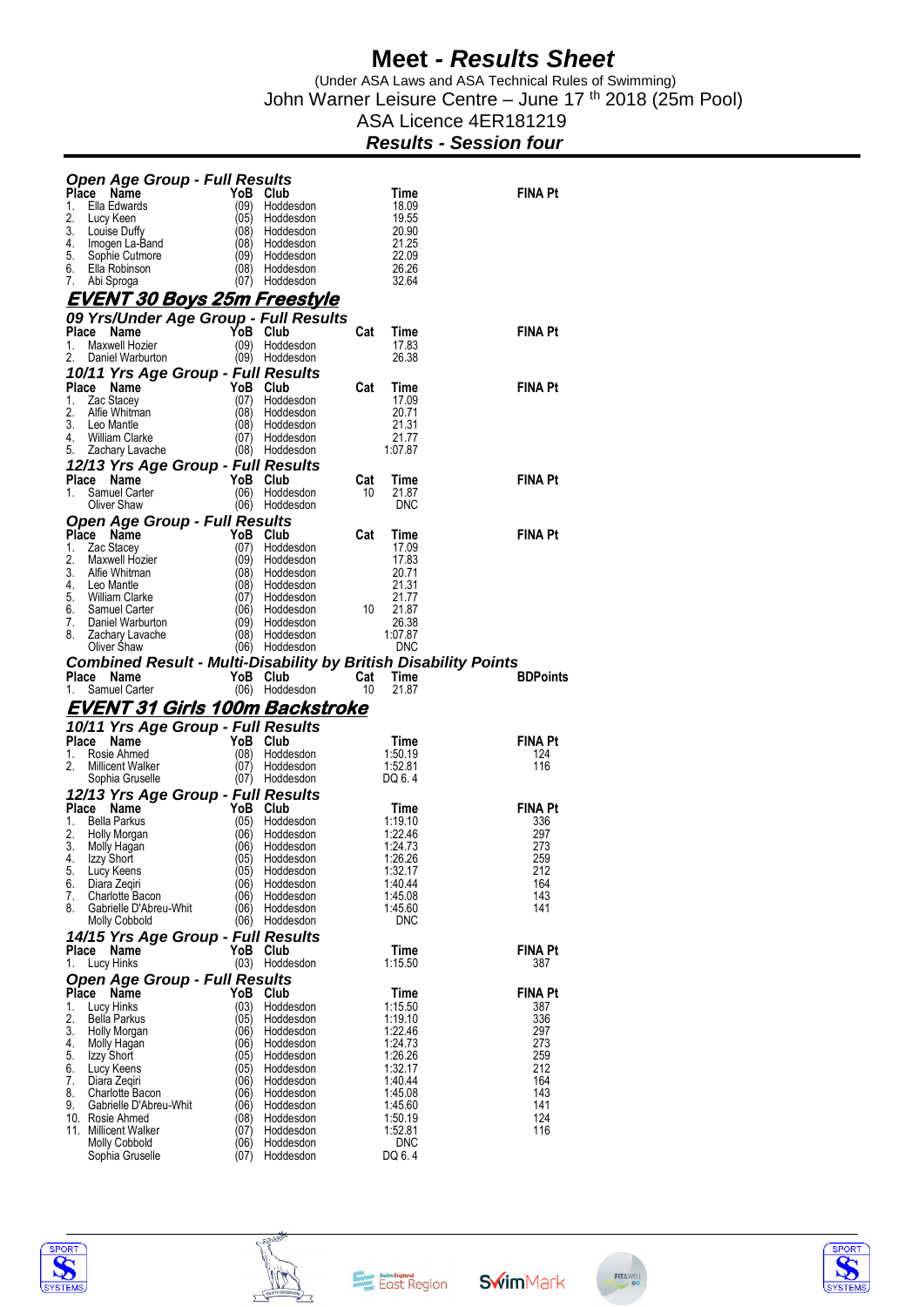(Under ASA Laws and ASA Technical Rules of Swimming) John Warner Leisure Centre – June 17 th 2018 (25m Pool)

### ASA Licence 4ER181219

#### *Results - Session four*

|              | <u>EVENT 32 Boys 100m Backstroke</u>                                   |              |                            |                        |                       |
|--------------|------------------------------------------------------------------------|--------------|----------------------------|------------------------|-----------------------|
|              | 10/11 Yrs Age Group - Full Results                                     |              |                            |                        |                       |
|              | Place<br>Name                                                          | YoB          | Club                       | Cat<br>Time            | <b>FINA Pt</b>        |
| 1.           | Oliver Tom                                                             | (07)         | Hoddesdon                  | 1:34.62                | 138                   |
| 2.<br>3.     | Ollie Bradley-Smith<br>Samuel Keens                                    | (08)<br>(07) | Hoddesdon<br>Hoddesdon     | 1:42.26<br>1:53.62     | 109<br>79             |
| 4.           | Erik Uptas                                                             | (08)         | Hoddesdon                  | 1:54.17                | 78                    |
|              | 12/13 Yrs Age Group - Full Results                                     |              |                            |                        |                       |
|              | Place<br>Name                                                          |              | YoB Club                   | Cat<br>Time            | <b>FINA Pt</b>        |
| 1.           | <b>Thomas Brown</b>                                                    | (05)         | Hoddesdon                  | 1:33.00                | 145                   |
| 2.<br>3.     | Cristiano Barone<br>Benjamin Taylor                                    | (06)<br>(06) | Hoddesdon<br>Hoddesdon     | 1:42.56<br>1:47.31     | 108<br>94             |
| 4.           | Marlon Solomon                                                         | (06)         | Hoddesdon                  | 8 2:18.41              | 44                    |
|              | Hayden Thomhill                                                        | (06)         | Hoddesdon                  | DQ 6.4                 |                       |
|              | 14/15 Yrs Age Group - Full Results                                     |              |                            |                        |                       |
|              | Place<br>Name                                                          |              | YoB Club                   | Cat<br>Time            | <b>FINA Pt</b>        |
|              | Alexander Tate                                                         |              | (03) Hoddesdon             | DQ 6.2                 |                       |
|              | <b>Open Age Group - Full Results</b>                                   |              |                            |                        |                       |
| Place<br>1.  | Name<br><b>Thomas Brown</b>                                            | YoB<br>(05)  | Club<br>Hoddesdon          | Cat<br>Time<br>1:33.00 | <b>FINA Pt</b><br>145 |
| 2.           | Oliver Tom                                                             | (07)         | Hoddesdon                  | 1:34.62                | 138                   |
| 3.           | Ollie Bradley-Smith                                                    | (08)         | Hoddesdon                  | 1:42.26                | 109                   |
| 4.           | Cristiano Barone                                                       | (06)         | Hoddesdon                  | 1:42.56                | 108                   |
| 5.<br>6.     | Benjamin Taylor                                                        | (06)<br>(07) | Hoddesdon<br>Hoddesdon     | 1:47.31<br>1:53.62     | 94<br>79              |
| 7.           | Samuel Keens<br>Erik Uptas                                             | (08)         | Hoddesdon                  | 1:54.17                | 78                    |
| 8.           | Marlon Solomon                                                         | (06)         | Hoddesdon                  | 8 2:18.41              | 44                    |
|              | Alexander Tate                                                         | (03)         | Hoddesdon                  | DQ 6.2                 |                       |
|              | Hayden Thomhill                                                        |              | (06) Hoddesdon             | DQ 6.4                 |                       |
|              | <b>Combined Result - Multi-Disability by British Disability Points</b> |              |                            |                        |                       |
| 1.           | Place Name<br>Marlon Solomon                                           |              | YoB Club<br>(06) Hoddesdon | Cat Time<br>8 2:18.41  | <b>BDPoints</b><br>95 |
|              |                                                                        |              |                            |                        |                       |
|              | EVENT 33 Girls 50m Breaststroke                                        |              |                            |                        |                       |
|              | 09 Yrs/Under Age Group - Full Results                                  |              |                            |                        |                       |
| 1.           | Place<br>Name<br>Ella Edwards                                          |              | YoB Club                   | Time<br>51.44          | <b>FINA Pt</b><br>175 |
|              |                                                                        |              | (09) Hoddesdon             |                        |                       |
| Place        | 10/11 Yrs Age Group - Full Results<br>Name                             | YoB          | Club                       | Time                   | <b>FINA Pt</b>        |
| 1.           | Rachael Carpenter                                                      | (07)         | Hoddesdon                  | 45.76                  | 249                   |
| 2.           | <b>Issys Coker</b>                                                     | (07)         | Hoddesdon                  | 56.33                  | 133                   |
| 3.           |                                                                        |              |                            |                        |                       |
|              | Rosie Ahmed                                                            | (08)         | Hoddesdon                  | 59.41                  | 113                   |
| 4.           | Millicent Walker                                                       | (07)         | Hoddesdon                  | 1:01.87                | 100                   |
| 5.<br>6.     | Imogen La-Band                                                         | (08)         | Hoddesdon<br>Hoddesdon     | 1:06.14<br>1:07.15     | 82<br>78              |
|              | Louise Duffy<br>Sophia Gruselle                                        | (08)         | (07) Hoddesdon             | <b>DNC</b>             |                       |
|              | 12/13 Yrs Age Group - Full Results                                     |              |                            |                        |                       |
|              | Place<br>Name                                                          |              | YoB Club                   | Time                   | <b>FINA Pt</b>        |
| 1.           | Molly Hagan                                                            | (06)         | Hoddesdon                  | 41.09                  | 344                   |
| 2.<br>3.     | Holly Morgan<br><b>Bella Parkus</b>                                    | (06)         | Hoddesdon                  | 41.75                  | 328<br>300            |
| 4.           | Izzy Short                                                             | (05)<br>(05) | Hoddesdon<br>Hoddesdon     | 43.01<br>46.90         | 231                   |
| 5.           | Lily Rogers                                                            | (06)         | Hoddesdon                  | 47.48                  | 223                   |
| 6.           | <b>Fleur Mantle</b>                                                    | (05)         | Hoddesdon                  | 47.74                  | 219                   |
| 7.           | Charlotte Bacon                                                        | (06)         | Hoddesdon                  | 51.11                  | 178                   |
| 8.<br>9.     | Lucy Keens<br>Gabrielle D'Abreu-Whit                                   | (05)<br>(06  | Hoddesdon<br>Hoddesdon     | 52.37<br>1:00.64       | 166<br>107            |
|              | 10. Katherine Warburton                                                | (06)         | Hoddesdon                  | 1:00.68                | 106                   |
|              | Anya Jenkins                                                           | (06)         | Hoddesdon                  | DNC                    |                       |
|              | Molly Cobbold                                                          | (06          | Hoddesdon                  | DNC                    |                       |
|              | Lucy Keen                                                              |              | (05) Hoddesdon             | DQ 7.3                 |                       |
| <b>Place</b> | 14/15 Yrs Age Group - Full Results                                     | YoB          | Club                       |                        |                       |
| 1.           | Name<br>Maggie Wyper                                                   | (03)         | Hoddesdon                  | Time<br>37.43          | <b>FINA Pt</b><br>455 |
| 2.           | Lily Merrett                                                           | (03)         | Hoddesdon                  | 39.12                  | 399                   |
| 3.           | Catherine Ryan                                                         | (04)         | Hoddesdon                  | 41.75                  | 328                   |
|              | Sophia Fiorentini                                                      | (03)         | Hoddesdon                  | <b>DNC</b>             |                       |
| Place        | <b>Open Age Group - Full Results</b><br>Name                           | YoB          | Club                       | Time                   | <b>FINA Pt</b>        |
| 1.           | Maggie Wyper                                                           | (03)         | Hoddesdon                  | 37.43                  | 455                   |
| 2.           | Lily Merrett                                                           | (03)         | Hoddesdon                  | 39.12                  | 399                   |
| 3.           | Molly Hagan                                                            | (06)         | Hoddesdon                  | 41.09                  | 344                   |
| 4.           | Catherine Ryan                                                         | (04          | Hoddesdon                  | 41.75                  | 328                   |
| 4.<br>6.     | <b>Holly Morgan</b><br>Bella Parkus                                    | (06)<br>05)  | Hoddesdon<br>Hoddesdon     | 41.75<br>43.01         | 328<br>300            |
| 7.           | Rachael Carpenter                                                      | (07          | Hoddesdon                  | 45.76                  | 249                   |
| 8.           | Izzy Short                                                             | (05)         | Hoddesdon                  | 46.90                  | 231                   |
| 9.           | Lily Rogers                                                            | (06)         | Hoddesdon                  | 47.48                  | 223                   |
|              | 10. Fleur Mantle<br>11. Charlotte Bacon                                | (05)<br>(06) | Hoddesdon<br>Hoddesdon     | 47.74<br>51.11         | 219<br>178            |







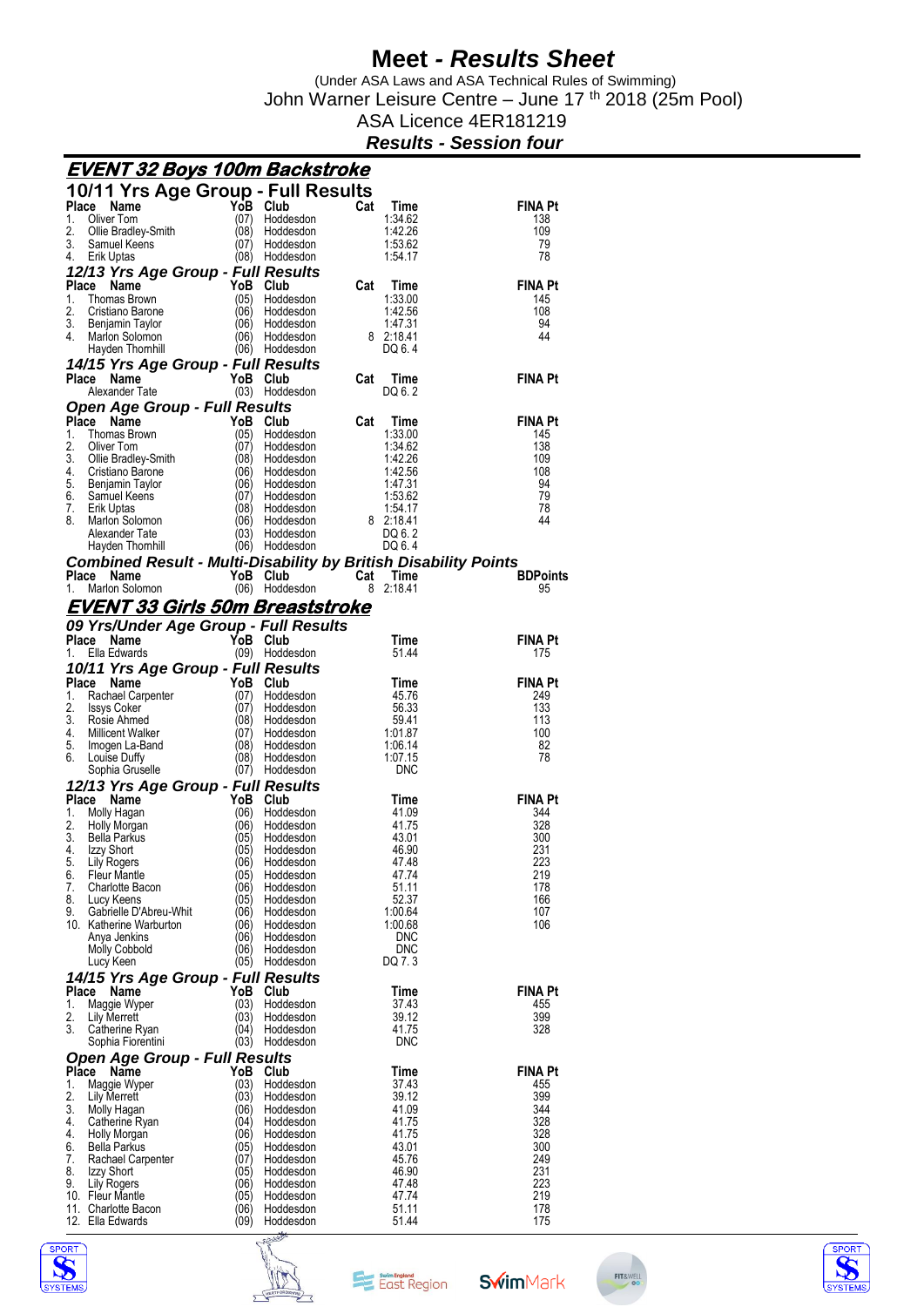(Under ASA Laws and ASA Technical Rules of Swimming) John Warner Leisure Centre – June 17 th 2018 (25m Pool)

#### ASA Licence 4ER181219 *Results - Session four*

|              | 13. Lucy Keens                             | (05)         | Hoddesdon              | 52.37              | 166            |
|--------------|--------------------------------------------|--------------|------------------------|--------------------|----------------|
|              | 14. Issys Coker                            | (07)         | Hoddesdon              | 56.33              | 133            |
|              | 15. Rosie Ahmed                            | (08)         | Hoddesdon              | 59.41              | 113            |
|              |                                            |              |                        |                    |                |
|              | 16. Gabrielle D'Abreu-Whit                 | (06)         | Hoddesdon              | 1:00.64            | 107            |
|              | 17. Katherine Warburton                    | (06)         | Hoddesdon              | 1:00.68            | 106            |
|              | 18. Millicent Walker                       | (07)         | Hoddesdon              | 1:01.87            | 100            |
|              |                                            | (08)         | Hoddesdon              | 1:06.14            | 82             |
|              | 19. Imogen La-Band                         |              |                        |                    |                |
|              | 20. Louise Dutty                           |              | (08) Hoddesdon         | 1:07.15            | 78             |
|              | Anya Jenkins                               | (06)         | Hoddesdon              | DNC                |                |
|              | Sophia Gruselle                            | (07)         | Hoddesdon              | DNC                |                |
|              | Sophia Fiorentini                          |              | (03) Hoddesdon         | DNC                |                |
|              |                                            |              |                        |                    |                |
|              | <b>Molly Cobbold</b>                       | (06)         | Hoddesdon              | DNC                |                |
|              | Lucy Keen                                  |              | (05) Hoddesdon         | DQ 7.3             |                |
|              |                                            |              |                        |                    |                |
|              | <u>EVENT 34 Boys 50m Breaststroke</u>      |              |                        |                    |                |
|              | 09 Yrs/Under Age Group - Full Results      |              |                        |                    |                |
|              | Place Name                                 |              | YoB Club               | Time               | <b>FINA Pt</b> |
|              | Kelan McCarthy                             |              | (09) Hoddesdon         | DQ 7.6             |                |
|              |                                            |              |                        |                    |                |
|              | 10/11 Yrs Age Group - Full Results         |              |                        |                    |                |
|              | Place Name                                 |              | YoB Club               | Time               | <b>FINA Pt</b> |
| 1.           | Oliver Tom                                 | (07)         | Hoddesdon              | 51.21              | 119            |
|              |                                            |              |                        |                    |                |
| 2.           | Alfie Whitman                              | (08)         | Hoddesdon              | 52.21              | 113            |
| 3.           | Samuel Howard                              | (07)         | Hoddesdon              | 52.22              | 113            |
| 4.           | Ollie Bradley-Smith                        |              | (08) Hoddesdon         | 55.83              | 92             |
| 5.           | Charlie Brown                              | (07)         | Hoddesdon              | 55.93              | 92             |
|              |                                            |              | (08) Hoddesdon         |                    | 77             |
| 6.           | Erik Uptas                                 |              |                        | 59.15              |                |
| 7.           | Samuel Keens                               |              | (07) Hoddesdon         | 1:05.52            | 57             |
|              | Jensen Clay                                |              | (08) Hoddesdon         | DQ 7.2             |                |
|              | 12/13 Yrs Age Group - Full Results         |              |                        |                    |                |
|              |                                            |              |                        |                    |                |
| <b>Place</b> | Name                                       |              | YoB Club               | Time               | <b>FINA Pt</b> |
| 1.           | Jack Renouf                                | (06)         | Hoddesdon              | 48.66              | 139            |
| 2.           | Rhys Miles                                 | (06)         | Hoddesdon              | 53.03              | 107            |
|              |                                            |              |                        |                    |                |
| 3.           | Hayden Thomhill                            | (06)         | Hoddesdon              | 53.30              | 106            |
| 4.           | Daniel Ryan                                |              | (06) Hoddesdon         | 53.95              | 102            |
|              | Dawson Whitelegg                           |              | (06) Hoddesdon         | DQ 7.1             |                |
|              |                                            |              |                        |                    |                |
|              | 14/15 Yrs Age Group - Full Results         |              |                        |                    |                |
|              | Place Name                                 |              | YoB Club               | Time               | <b>FINA Pt</b> |
|              |                                            |              |                        |                    |                |
|              |                                            |              |                        |                    |                |
| 1.           | Alexander Tate                             | (03)         | Hoddesdon              | 38.35              | 285            |
| 2.           | Scott Carpenter                            | (03)         | Hoddesdon              | 38.81              | 275            |
| 3.           | Zac Hozier                                 | (04)         | Hoddesdon              | 42.59              | 208            |
| 4.           | Dougie Grayling                            |              | (03) Hoddesdon         | 42.83              | 204            |
|              |                                            |              |                        |                    |                |
|              | <b>Open Age Group - Full Results</b>       |              |                        |                    |                |
|              | Place Name                                 |              | YoB Club               | Time               | <b>FINA Pt</b> |
| 1.           | Alexander Tate                             | (03)         | Hoddesdon              | 38.35              | 285            |
| 2.           | Scott Carpenter                            | (03)         | Hoddesdon              | 38.81              | 275            |
|              |                                            |              |                        |                    |                |
| 3.           | Zac Hozier                                 | (04)         | Hoddesdon              | 42.59              | 208            |
| 4.           | Dougie Grayling                            | (03)         | Hoddesdon              | 42.83              | 204            |
| 5.           | Jack Renouf                                | (06)         | Hoddesdon              | 48.66              | 139            |
| 6.           | Oliver Tom                                 | (07)         | Hoddesdon              | 51.21              | 119            |
| 7.           | Alfie Whitman                              | (08)         | Hoddesdon              | 52.21              | 113            |
|              |                                            |              |                        |                    |                |
| 8.           | Samuel Howard                              | (07)         | Hoddesdon              | 52.22              | 113            |
| 9.           | <b>Rhys Miles</b>                          | (06)         | Hoddesdon              | 53.03              | 107            |
|              | 10. Hayden Thomhill                        | (06)         | Hoddesdon              | 53.30              | 106            |
|              |                                            | (06)         | Hoddesdon              | 53.95              | 102            |
|              | 11. Daniel Ryan                            |              |                        |                    |                |
|              | 12. Ollie Bradley-Smith                    | (08)         | Hoddesdon              | 55.83              | 92             |
|              | 13. Charlie Brown                          | (07)         | Hoddesdon              | 55.93              | 92             |
|              | 14. Erik Uptas                             | (08)         | Hoddesdon              | 59.15              | 77             |
|              | 15. Samuel Keens                           | (07)         | Hoddesdon              | 1:05.52            | 57             |
|              |                                            | (06)         | Hoddesdon              | DQ 7.1             |                |
|              | Dawson Whitelegg                           |              |                        |                    |                |
|              | Jensen Clay                                | (08)         | Hoddesdon              | DQ 7.2             |                |
|              | Kelan McCarthy                             | (09)         | Hoddesdon              | DQ 7.6             |                |
|              | <b>EVENT 35 Girls 100m IM</b>              |              |                        |                    |                |
|              |                                            |              |                        |                    |                |
|              | 09 Yrs/Under Age Group - Full Results      |              |                        |                    |                |
|              | Place Name                                 |              | YoB Club               | Time               | <b>FINA Pt</b> |
| 1.           | Ella Edwards                               |              | (09) Hoddesdon         | 1:44.21            | 160            |
|              |                                            |              |                        |                    |                |
|              | 10/11 Yrs Age Group - Full Results         |              |                        |                    |                |
| <b>Place</b> | Name                                       |              | YoB Club               | Time               | <b>FINA Pt</b> |
| 1.           | Rachael Carpenter                          | (07)         | Hoddesdon              | 1:34.30            | 217            |
|              |                                            |              |                        |                    | 144            |
| 2.           | Georgia Winn                               | (07)         | Hoddesdon              | 1:48.10            |                |
| 3.           | Rosie Ahmed                                | (08)         | Hoddesdon              | 1:52.38            | 128            |
| 4.           | <b>Millicent Walker</b><br>Sophia Gruselle | (07)<br>(07) | Hoddesdon<br>Hoddesdon | 1:59.26<br>DQ 9.4L | 107            |









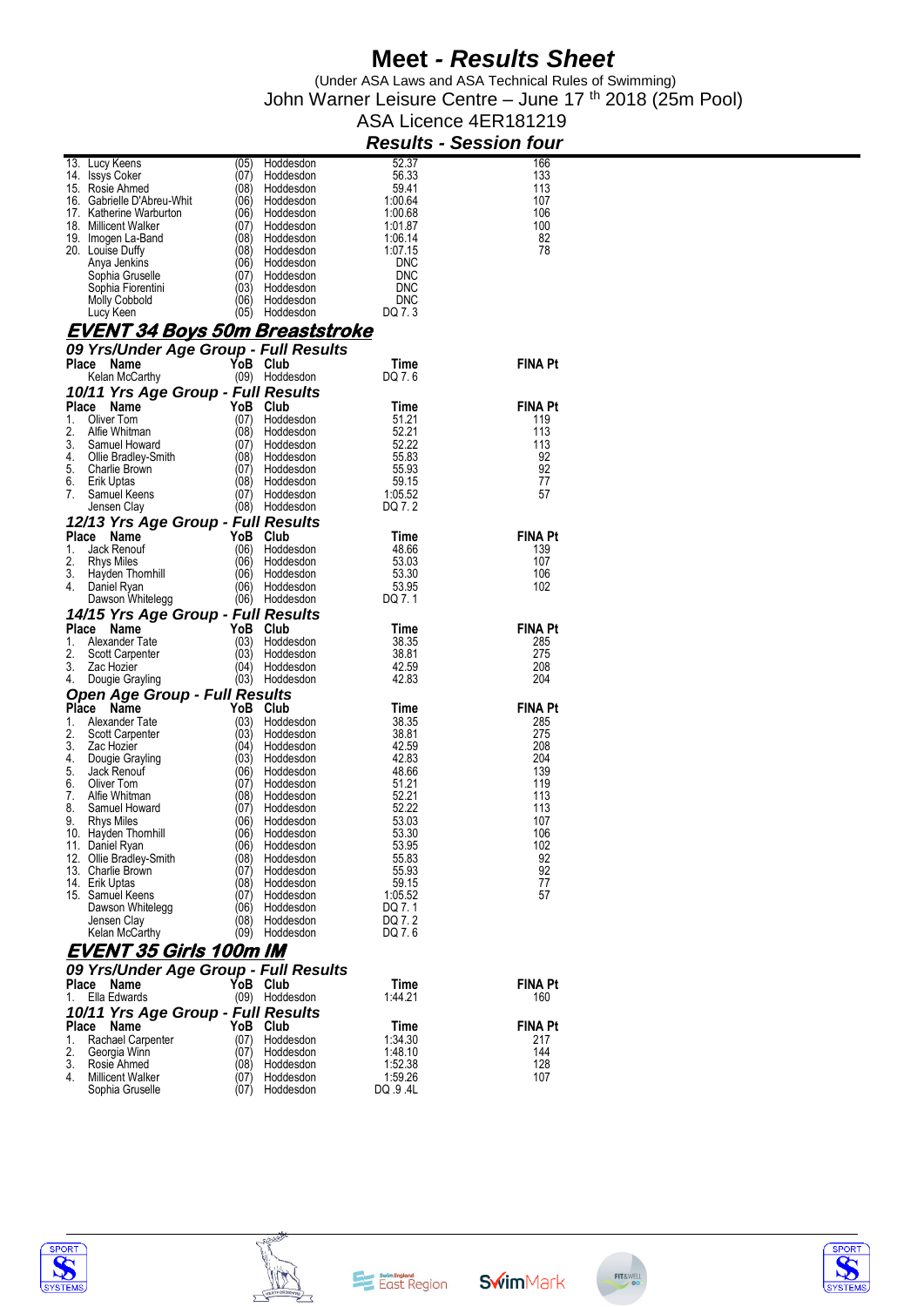(Under ASA Laws and ASA Technical Rules of Swimming) John Warner Leisure Centre – June 17<sup>th</sup> 2018 (25m Pool)

#### ASA Licence 4ER181219 *Results - Session four*

|             | 12/13 Yrs Age Group - Full Results              |              |                        |                    |                |
|-------------|-------------------------------------------------|--------------|------------------------|--------------------|----------------|
| Place       | Name                                            | YoB          | Club                   | Time               | <b>FINA Pt</b> |
| 1.          | Holly Morgan                                    | (06)         | Hoddesdon              | 1:17.53            | 390            |
| 2.          | Bella Parkus                                    | (05)         | Hoddesdon              | 1:18.76            | 372            |
| 3.<br>4.    | Lily Rogers<br>Molly Hagan                      | (06)<br>(06) | Hoddesdon<br>Hoddesdon | 1:27.70<br>1:31.00 | 269<br>241     |
| 5.          | <b>Fleur Mantle</b>                             | (05)         | Hoddesdon              | 1:34.02            | 218            |
| 6.          | Lucy Keens                                      | (05)         | Hoddesdon              | 1:34.22            | 217            |
| 7.          | Charlotte Bacon                                 | (06)         | Hoddesdon              | 1:44.63            | 158            |
|             | Anya Jenkins<br>Molly Cobbold                   | (06)<br>(06) | Hoddesdon<br>Hoddesdon | <b>DNC</b><br>DNC  |                |
|             | 14/15 Yrs Age Group - Full Results              |              |                        |                    |                |
| Place       | Name                                            | YoB          | Club                   | Time               | <b>FINA Pt</b> |
| 1.          | Libby Dunford                                   | (03)         | Hoddesdon              | 1:13.25            | 463            |
| 2.          | Abi Larkman                                     | (04)         | Hoddesdon              | 1:18.14            | 381            |
| 3.          | Lucy Hinks                                      | (03)         | Hoddesdon              | 1:18.16            | 381            |
| 4.          | Catherine Ryan<br>Lily Merrett                  | (04)<br>(03) | Hoddesdon<br>Hoddesdon | 1:18.97<br>DNC     | 369            |
|             | Open Age Group - Full Results                   |              |                        |                    |                |
| Place       | Name                                            | YoB          | Club                   | Time               | <b>FINA Pt</b> |
| 1.          | Libby Dunford                                   | (03)         | Hoddesdon              | 1:13.25            | 463            |
| 2.          | Holly Morgan                                    | (06)         | Hoddesdon              | 1:17.53            | 390            |
| 3.<br>4.    | Abi Larkman                                     | (04)<br>(03) | Hoddesdon<br>Hoddesdon | 1:18.14<br>1:18.16 | 381<br>381     |
| 5.          | Lucy Hinks<br><b>Bella Parkus</b>               | (05)         | Hoddesdon              | 1:18.76            | 372            |
| 6.          | Catherine Ryan                                  | (04)         | Hoddesdon              | 1:18.97            | 369            |
| 7.          | Lily Rogers                                     | (06)         | Hoddesdon              | 1:27.70            | 269            |
| 8.          | Molly Hagan                                     | (06)         | Hoddesdon              | 1:31.00            | 241            |
| 9.          | <b>Fleur Mantle</b>                             | (05)<br>(05) | Hoddesdon<br>Hoddesdon | 1:34.02<br>1:34.22 | 218<br>217     |
|             | 10. Lucy Keens<br>11. Rachael Carpenter         | (07)         | Hoddesdon              | 1:34.30            | 217            |
|             | 12. Ella Edwards                                | (09)         | Hoddesdon              | 1:44.21            | 160            |
|             | 13. Charlotte Bacon                             | (06)         | Hoddesdon              | 1:44.63            | 158            |
|             | 14. Georgia Winn                                | (07)         | Hoddesdon              | 1:48.10            | 144            |
|             | 15. Rosie Ahmed<br>16. Millicent Walker         | (08)<br>(07) | Hoddesdon<br>Hoddesdon | 1:52.38<br>1:59.26 | 128<br>107     |
|             | Anya Jenkins                                    | (06)         | Hoddesdon              | <b>DNC</b>         |                |
|             | Molly Cobbold                                   | (06)         | Hoddesdon              | <b>DNC</b>         |                |
|             | Lily Merrett                                    | (03)         | Hoddesdon              | <b>DNC</b>         |                |
|             | Sophia Gruselle                                 | (07)         | Hoddesdon              | DQ 9.4L            |                |
|             |                                                 |              |                        |                    |                |
|             | <u>EVENT 36 Boys 100m IM</u>                    |              |                        |                    |                |
|             | 09 Yrs/Under Age Group - Full Results           |              |                        |                    |                |
| Place       | Name                                            | YoB          | Club                   | Time               | <b>FINA Pt</b> |
| 1.          | Maxwell Hozier                                  | (09)         | Hoddesdon              | 1:52.74            | 90             |
|             | Kelan McCarthy                                  |              | (09) Hoddesdon         | DQ 8.2             |                |
|             | 10/11 Yrs Age Group - Full Results              |              |                        |                    | <b>FINA Pt</b> |
| Place<br>1. | Name<br>Oliver Tom                              | YoB<br>(07)  | Club<br>Hoddesdon      | Time<br>1:40.73    | 127            |
| 2.          | Charlie Brown                                   | (07)         | Hoddesdon              | 1:44.14            | 115            |
| 3.          | Ollie Bradley-Smith                             | (08)         | Hoddesdon              | 1:45.09            | 112            |
| 4.          | Samuel Howard                                   | (07)         | Hoddesdon              | 1:55.95            | 83             |
| 5.          | Samuel Keens                                    | (07)         | Hoddesdon              | 2:04.28            | 67             |
|             | Alfie Whitman                                   | (08)         | Hoddesdon              | DQ 8.3             |                |
| Place       | 12/13 Yrs Age Group - Full Results<br>Name      | YoB          | Club                   | Time               | <b>FINA Pt</b> |
| 1.          | <b>Thomas Brown</b>                             | (05)         | Hoddesdon              | 1:33.91            | 156            |
| 2.          | Jack Renouf                                     | (06)         | Hoddesdon              | 1:34.24            | 155            |
| 3.          | Rhys Miles                                      | (06)         | Hoddesdon              | 1:41 21            | 125            |
| 4.<br>5.    | Hayden Thomhill<br>Benjamin Taylor              | (06)<br>(06) | Hoddesdon<br>Hoddesdon | 1:42.50<br>1:44.43 | 120<br>114     |
| 6.          | Cristiano Barone                                | (06)         | Hoddesdon              | 1:51.46            | 93             |
| 7.          | Daniel Ryan                                     | (06)         | Hoddesdon              | 1:52.60            | 91             |
|             | 14/15 Yrs Age Group - Full Results              |              |                        |                    |                |
| Place       | Name                                            | YoB          | Club                   | Time               | <b>FINA Pt</b> |
| 1.<br>2.    | Scott Carpenter<br>Zac Hozier                   | (03)<br>(04) | Hoddesdon<br>Hoddesdon | 1:17.46<br>1:18.77 | 279<br>266     |
| 3.          | Alexander Tate                                  | (03)         | Hoddesdon              | 1:31.00            | 172            |
|             | <b>Open Age Group - Full Results</b>            |              |                        |                    |                |
| Place       | Name                                            | YoB          | Club                   | Time               | <b>FINA Pt</b> |
| 1.          | <b>Scott Carpenter</b>                          | (03)         | Hoddesdon              | 1:17.46            | 279            |
| 2.<br>3.    | Zac Hozier<br>Alexander Tate                    | (04)         | Hoddesdon              | 1:18.77            | 266<br>172     |
| 4.          | Thomas Brown                                    | (03)<br>(05) | Hoddesdon<br>Hoddesdon | 1:31.00<br>1:33.91 | 156            |
| 5.          | Jack Renouf                                     | (06)         | Hoddesdon              | 1:34.24            | 155            |
| 6.          | Oliver Tom                                      | (07)         | Hoddesdon              | 1:40.73            | 127            |
| 7.          | <b>Rhys Miles</b>                               | (06)         | Hoddesdon              | 1:41 21            | 125            |
| 8.<br>9.    | Hayden Thomhill<br>Charlie Brown                | (06)<br>(07) | Hoddesdon<br>Hoddesdon | 1:42.50<br>1:44.14 | 120<br>115     |
|             | 10. Benjamin Taylor                             | (06)         | Hoddesdon              | 1:44.43            | 114            |
|             | 11. Ollie Bradley-Smith<br>12. Cristiano Barone | (08)<br>(06) | Hoddesdon<br>Hoddesdon | 1:45.09<br>1:51.46 | 112<br>93      |